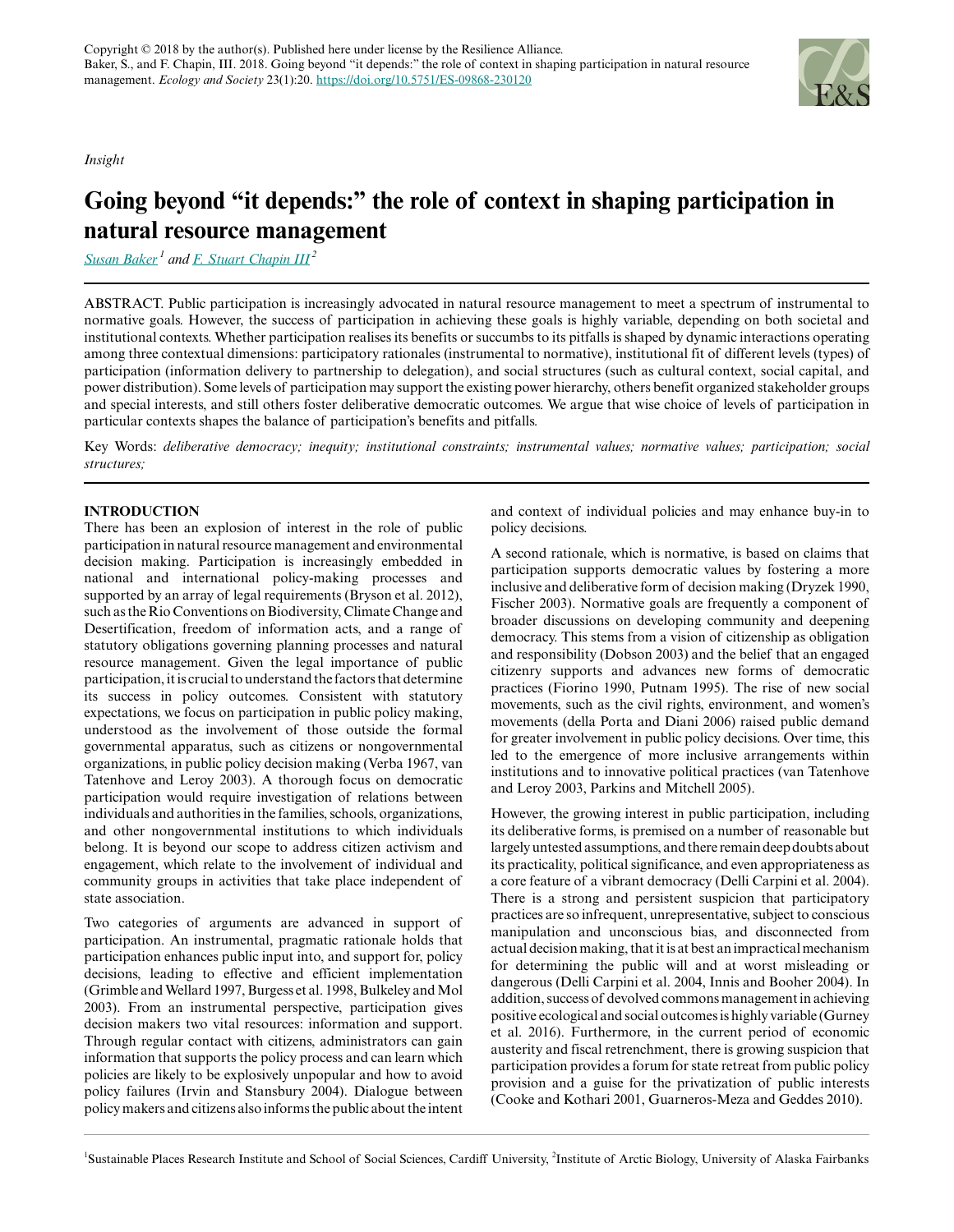## **Table 1**. Rationale for public participation.

| Rationale                                                                                                                                | Presumed Contribution                                                     | Key Context Dependence                                                                            |
|------------------------------------------------------------------------------------------------------------------------------------------|---------------------------------------------------------------------------|---------------------------------------------------------------------------------------------------|
| 1. Predominantly Instrumental                                                                                                            |                                                                           |                                                                                                   |
| 1a. Meets legal requirements                                                                                                             | Fulfills agency mandates                                                  | Institutional laws and regulations                                                                |
| 1b. Enhances skill and knowledge base for                                                                                                | Facilitates implementation                                                | Equality gaps in knowledge, agency culture, consistency                                           |
| decision making                                                                                                                          |                                                                           | with central plans                                                                                |
| 1c. Increases range of policy options available                                                                                          | Improves outcomes                                                         | Competition between stakeholder and agency goals,<br>agency culture                               |
| 1d. Improves cost effectiveness                                                                                                          | Increases efficiency                                                      | All institutional and social factors, time and monetary<br>costs of participation, entry barriers |
| 1e. Improves communication of policy goals<br>to public                                                                                  | Increases efficiency                                                      | Agency culture, commitment of administrators to clear<br>communication                            |
| 2. Mixed Instrumental-Normative                                                                                                          |                                                                           |                                                                                                   |
| 2a. Enables marginalized groups to convey<br>concerns to policy makers                                                                   | Promotes collective action                                                | Geographic scale, unequal distribution of education,<br>money, and power                          |
| 2b. Promotes social learning among<br>stakeholder groups and with administrators                                                         | Promotes collective action, develops adaptive<br>capacity                 | Agency culture, gaps in adaptive capacity                                                         |
| 2c. Improves public understanding of multiple Develops community through social learning;<br>perspectives, reducing adversarial dynamics | reduces conflict between agencies and citizens                            | Gaps in adaptive capacity, social stratification, apathy                                          |
| 2d. Incorporates a diversity of local values<br>and needs; constructs "shared public basis" of<br>public policy                          | Develops community through social learning;<br>promotes collective action | All institutional and social factors                                                              |
| 2e. Makes governments more responsive                                                                                                    | Deepens democracy                                                         | Institutional setting, power distribution                                                         |
| 2f. Improves decision spillover to society                                                                                               | Develops community                                                        | Institutional setting, power distribution                                                         |
| 3. Predominantly Normative                                                                                                               |                                                                           |                                                                                                   |
| 3a. Promotes the common good over<br>individual interests                                                                                | Promotes collective action                                                | Power distribution, social diversity                                                              |
| 3b. Reduces marginalization                                                                                                              | Promotes collective action                                                | Power distribution, agency culture, cultural factors                                              |
| 3c. Builds social capital, providing social                                                                                              | Develops community                                                        | Adaptive capacity, power distribution, presence of                                                |
| underpinning for policy                                                                                                                  |                                                                           | leaders and networks                                                                              |
| 3d. Improves the sense of community                                                                                                      | Develops community through social learning                                | Adaptive capacity, power distribution, social stability,<br>demographic changes                   |
| 3e Develops new forms of democracy based                                                                                                 | Deepens democracy                                                         | Adaptive capacity, power distribution, agency culture,                                            |
| on active citizenship and deliberation                                                                                                   |                                                                           | trust, transparency                                                                               |
| 3f. Democratizes policy making                                                                                                           | Deepens democracy                                                         | Adaptive capacity, power distribution, political<br>openness                                      |
| 3g. Enhances policy legitimacy                                                                                                           | Deepens democracy                                                         | Adaptive capacity, power distribution                                                             |

In light of the complex mix of positive and negative outcomes of public participation (Delli Carpini et al. 2004, Innis and Booher 2004, Brooks et al. 2012, Cinner et al. 2012), recent syntheses of the literature frequently call for research on the contexts in which participation yields positive versus negative outcomes (Rowe and Frewer 2000, Delli Carpini et al. 2004, Abelson and Gauvin 2006, Dietz and Stern 2008, Newig and Fritsch 2009, O'Faircheallaigh 2010, Bryson et al. 2012). However, simply acknowledging that context exists ("it depends") in the messy real world of resource management (Mccool and Guthrie 2001) provides no useful guidance to citizens and policy makers on appropriate forms of participation. Although the importance of context is often recognized and described qualitatively in empirical studies, overall understanding of how contextual factors shape the outcomes of participation remains limited (Restall and Kaufert 2011, Gurney et al. 2016). We explore the ways in which the outcomes of participatory practices are shaped by the interplay of three types of context: participatory rationales, social structures, and institutional settings. This provides understanding of how context dependence shapes participatory outcomes. Although there is considerable social-science literature on each

of these contextual dimensions, none of them, by themselves, adequately explains the outcomes of participation. We therefore focus particular attention on the interactions among these contextual dimensions, taking account of how multidimensional dynamics shape participatory outcomes. Examples are drawn primarily from natural resource management.

#### **RATIONALES AS CONTEXTS FOR PARTICIPATION**

Rationales for public participation, advocated in the literature, i.e., the reasons why a particular course of action is taken, range from instrumental to normative (Table 1), although others classify the rationale for participation in slightly different ways (Stirling 2006, Turnhout et al. 2010, Cini 2011). Because our primary aim is not to detail participatory matrices, we remain with the instrumentalto-normative distinction. This spectrum of rationales shapes the framing of the problem to be addressed and desired outcomes, providing a foundation for discussing how interactions among contextual factors influence outcomes of public participation. Specific rationales shape the ways that participation might contribute to solving problems (Table 1).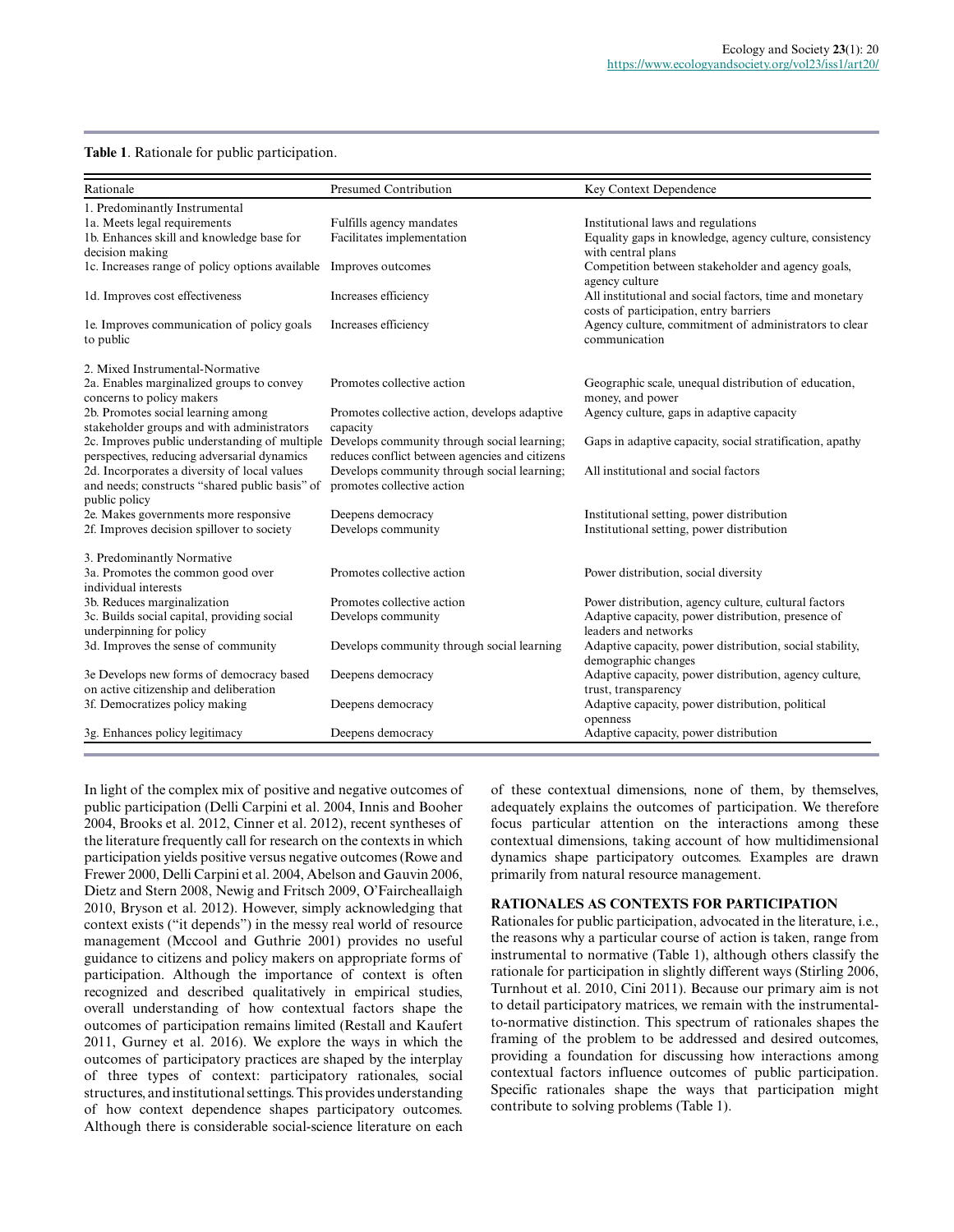#### **Realizing instrumental benefits**

Some goals of participation are primarily instrumental (Table 1, 1). Public participation is often required by law (Table 1, 1a), for example as mandated in the USA National Environmental Policy Act, 1969. Although one goal of participation is to increase the knowledge base for policy making (Table1, 1b), this may not occur if local groups (including scientific experts) are not repositories of knowledge that is credible, relevant, legitimate, and accountable (Cash et al. 2003) or if agencies are not receptive to the information that they receive.

The extent of "openness" in the policy process is a key, understood to involve five core dimensions: (1) the scope of participation, referring to those allowed to participate in the process; (2) access to information, namely what information is made available to participants; (3) timing, that is, when participants are allowed to participate, (4) scope of contribution, referring to which aspects participants are allowed to contribute to, and (5) impact of contribution, namely, the extent to which participant contributions influence outcomes, that is, how much weight is given to participant contributions (Pohjola and Tuomisto 2011). No system is fully open and there is no guarantee that the information provided by participants increases the options available to policy makers (Table 1, 1c). After all, public agencies exercise considerable control over the ways that public input is sought, received, and used (Hoover and Stern 2014*a*). Therefore, information derived from participation does not necessarily lead to better policy outcomes (Baker and Eckerberg 2008). The values held by those working within the system of public administration are an important determinant of policy outcomes (Meier and O'Toole 2006). Openness is linked, in turn, to agency culture, encompassing values, priorities, commitments, leadership style, and ways of conducting business within an organization. These shape the extent to which an organization is flexible and supportive of change, and facilitating and encouraging learning and innovation (Laurian et al. 2017). Evidence from stakeholder engagement in public waste management in Ireland, for example, showed that groups espousing zero waste strategies were systematically disregarded in policy decisions, not least because their values conflicted with administrators' perceptions that waste management could be a source of privatized and profitable business (Connaughton at al. 2008). Similarly, the US National Environmental Policy Act directs agency personnel to focus on "substantive" comments, allowing them to disregard comments that are conjectural or opinion-based (see Predmore et al. 2011*a*). In this case, the values held by agency actors were shown to be a critical factor shaping both the nature of public involvement and the associated outcomes (Yang and Callahan 2007, Stern and Predmore 2012).

Disregard for stakeholder interests can also occur when public administrators see participation as a burden (Table 1, 1d), as a distraction from scientific management, or as a barrier to hitting performance targets (Stern et al. 2010). There are many instances where the demand for societal responsiveness and representativeness compete with other organizational goals, such as efficiency requirements, as evidenced by conflict over organizational norms in the forestry sector in the USA (Tipple and Wellman, 1991). In response to competing demands, administrators may make communications to the public scientifically and technically complex (Predmore et al. 2011*a*), resulting in further societal

estrangement and lost opportunities for information sharing (Table 1, 1e). Finally, shaping public policy to suit the needs of multiple participants can bring loss of coherence and consistency of implementation compared to centrally designed plans (Verba 1967). This can lead to a patchwork of management directives that may or may not meet regulatory requirements or other stated objectives (Hoover and Stern 2014*b*). Collectively, these institutional factors, including administrators' perceptions as to the risks and costs of participation, play a key role in determining whether the instrumental goals of public participation are realized (March and Olsen 2006). In summary, instrumental rationales and goals are not shared by all actors, even those state actors that are expected to gain the most.

#### **Realizing mixed benefits**

Deeper benefits of participation draw on a mix of instrumental and normative rationales (Table 1, 2). Participation may open meaningful dialogue that enables marginalized groups to convey concerns otherwise excluded from the policy process (Gouldson and Bebbington 2007; Table 1, 2a). Cogeneration of policy solutions, particularly at the local level through collective action (i.e., action taken by a group), provides opportunities to incorporate a diversity of values and needs (Reed 2008; Table 1, 2c, 2d). However, local administrators may retain control over some issues that they deem strategic and restrict participatory opportunities to more local forums (Newman et al. 2004). This may lead to conflict between actors in the strategic center of organizations and those involved in local forums (Newman et al. 2004).

In addition, outcomes can become skewed by unequal distribution of power among participants (Table 1, 2a), including education and financial resources (Raik et al. 2008). In general, the less organized components of any society are less likely to participate effectively (Innes and Booher 2004). For marginalized groups, large entry barriers and transaction costs (Irvin and Stansbury 2004) restrict participation, and there is thus a tendency for high participation costs to lead to over-representation of groups with more resources (Lynham et al. 2017). Participation therefore has the potential to ratify decisions that favor the betterresourced members of society, potentially reinforcing rather than mitigating social inequities (Kenney 2011). A common problem discussed in the literature is that of consultation fatigue, often related to disillusionment when the views of participants are not taken into account (Yaffee and Wondolleck 2000).

Participation can provide governments with learning opportunities (Table 1, 2b) that allow them to be more relevant and responsive (Table 1, 2e). If successful, such learning can reduce adversarial dynamics (Table 1, 2c) and widen the sense of collective responsibility (Table 1, 2d). In this way, participation advantages may spill over to the rest of society (Beierle 2002; Table 1, 2f). However, collective action can also lead to unintended consequences by increasing the risk that policy will be captured by interest groups to serve their private agendas. In those cases, participation may benefit organized stakeholder groups and established interests, rather than fostering the development of deliberative democratic processes (Arnstein 1969, Dasgupta and Beard 2007, Gurney et al. 2016).

Thus, it is important not to oversimplify the nature of the public (Predmore et al. 2011*b*), especially if this involves a convenient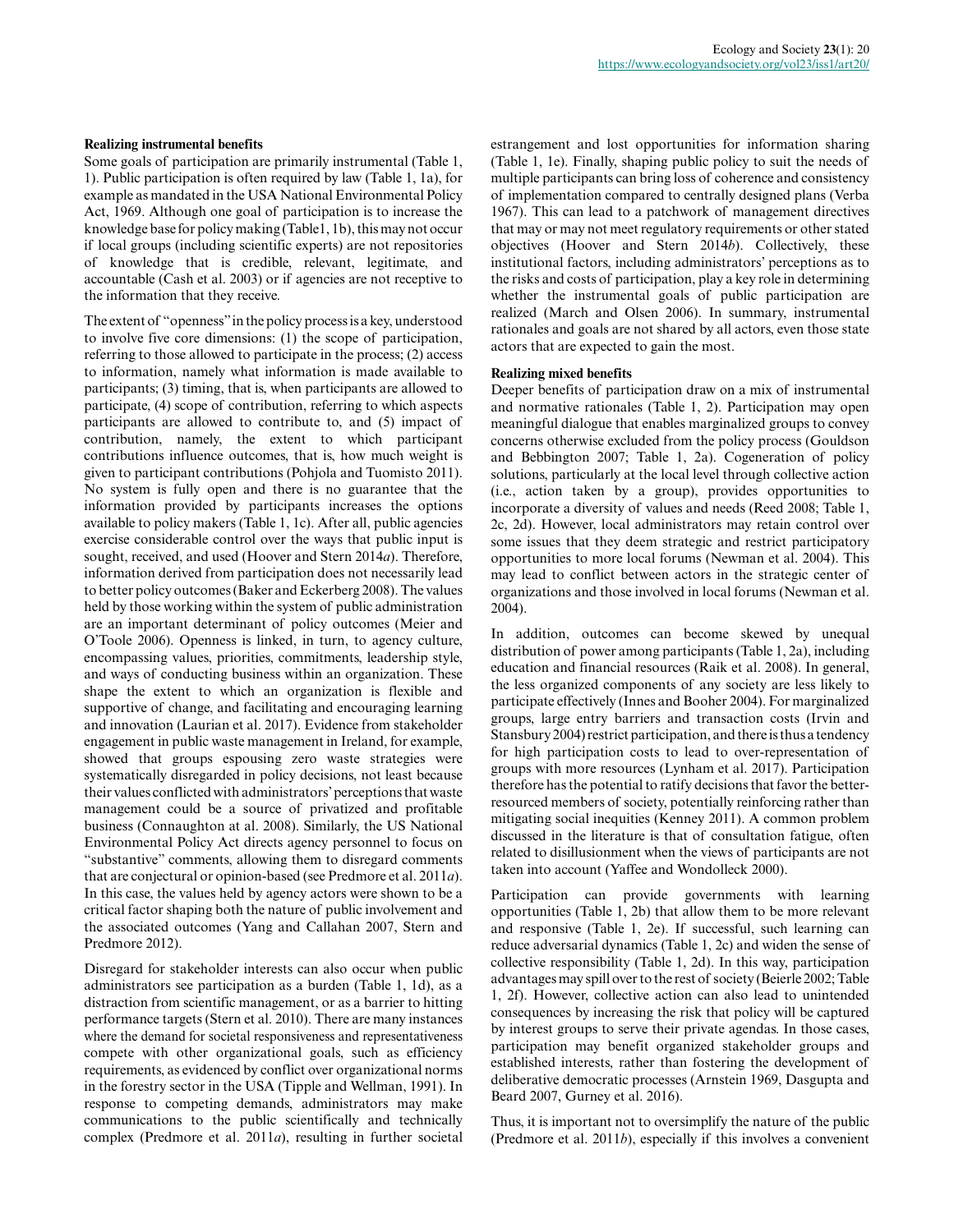construction of community that ignores the heterogeneity of social structures and norms (Agrawal and Gibson 1999; Table 1, 2a, 2c). There are competing publics, such that understanding public policy making becomes one of trying to explain why some interests dominate over others. From an administrator's perspective, such heterogeneity may make the involvement of the public in natural resource comanagement highly unpredictable (Carlsson and Berkes 2005). Concern about such risks can make administrators reluctant to open up policy-making processes to meaningful participatory practices, thus weakening the ability of policy makers to reflect wider, collective interests.

In addition, although participation holds potential for positive reinforcement of political legitimacy, participatory practices are often weak in terms of political accountability (Table 1, 2e). The democratic requirement for transparency becomes less assured when public policy is made and implemented in dense networks of institutional actors and private interests (Black 2008). Finally, participation can be used to combine state retreat and promote a neoliberal agenda of privatizing the delivery of public services (Swyngedouw 2005, Leal 2007). This allows the state to delegate responsibility for societal well-being to others, often without providing them with the resources necessary to avoid detrimental social consequences.

## **Realizing normative benefits**

An understanding of democracy that sees legitimacy depend upon the active and enduring participation of ordinary citizens in political life is closely tied to expectations about procedural fairness (Table 1, 3a). Procedural fairness requires equal opportunity for all affected to acquire the knowledge and skills to contribute meaningfully to the decision-making process (Zuhair and Kurian 2016). People's perception of the procedural fairness of public policy making is linked to their ability to participate and this, in turn, shapes their support for participation practices and subsequent acceptance of policy outcomes (Dobson 2014).

Although there are several conceptual differences among authors working in this field (Cini 2011), participation is seen as more than merely ensuring the legitimacy of existing structures and processes (Table 1, 3g). Normative goals for participation are frequently a component of broader discussions on developing community and deepening democracy (Table 1, 3). Benefits include improved promotion of the common good over individual interests (Table 1, 3a); reduced marginalization, i.e., (Table 1, 3b) the building of social capital, which underpins continued societal engagement (Table 1, 3c); and improved sense of community and belonging (Table 1, 3d). Underpinning this is the belief that an engaged citizenry is better than a passive citizenry in supporting and advancing new forms of democratic practices (Fiorino 1990, Putnam 1995; Table 1, 3e). In this view, participation promotes a vision of citizenship as obligation and responsibility (Dobson 2003). For many, participation can also be seen an alternative to lives centred on material consumption (Kemp et al. 2005).

Many of these variables can be captured by the concept of opportunity structure. In its classical formulation, Tarrow (1994:85) defines political opportunity structures as "dimensions of the political environment that provide incentives for people to undertake collective action by affecting their expectations for success or failure." This speaks to the structural conditions that

influence access, including institutional possibilities for participation. More recently, participation has become an essential component of new processes of governance (Table 1, 3e). These new processes acknowledge that central government lacks the capacity to deal with the growing array of "wicked" policy, in which complexity, diversity, and uncertainty are key features, and in which simple regulatory control is insufficient (Rittel and Webber 1973; see also Kooiman 2000, Berkes et al. 2003, Head and Alford 2015). Partly influenced by the rise of neoliberalism, this has allowed participating actors to play a greater role in shaping the rules and objectives of governing, including within natural resource management (Lange et al. 2013), rather than simply responding to goals and priorities circumscribed in advance (Table 1, 3f). However, realizing these benefits requires that meaningful participation be institutionalized for sustained periods. Nancy Fraser's (1997) analysis of processes of inclusion and exclusion in the public sphere also points to the democratic weaknesses of governance systems that fail to engage with what she terms counter-publics, *i.e.*, groups or networks that have the capacity to challenge official norms and ways of doing.

## **Summary of institutional contexts**

Although participation is often driven by instrumental rationales, it has the potential to promote normative change. Three potential beneficiaries from participatory processes are government, citizens, and special interest groups. However, none of their interests is assured a priori. The instrumental rationales for public participation are relatively short-term and primarily address the needs of government (Table 1). In contrast, normative rationales emphasize the benefits to citizens and society over the longer term. Intermediate rationales that have both instrumental and normative dimensions link the short-term benefits to government with the longer-term benefits to society.

Strategies based on these intermediate rationales often govern the balance of benefits to government, citizens, and special interest groups. Participation can support radical, new forms of democracy that are based on active citizen engagement, on new levels of trust between the state and citizen arising from mutual learning, and on enhanced capacity to coproduce more effective policy solutions to complex societal challenges. However, it can also enhance the power of vested interest, be cost inefficient, disrupt the ongoing business of governing, and further alienate those who are already socially marginalized. Whether participatory practices meet their desired goals depends heavily upon several contextual variables, including the nature of those goals; the societal, structural factors that shape the capacity of groups to engage and the types of formal access given; and the institutional constraints that are placed on them. In other words, whether or not the benefits of participation are realized or constrained is shaped by the particular configuration of community goals, resources and capacity, institutional arrangements, and historic precedents existing within the polity in question. Institutions themselves can lack capacity to engage, including the necessary resources of staff, finance, and time.

In short, the relationship between state and nonstate actors, as well as the distinctive exercise of power, shapes how preferences are translated into policy choices and how different social interests are reflected in participatory outcomes. This points to the importance of institutional factors, such as the norms and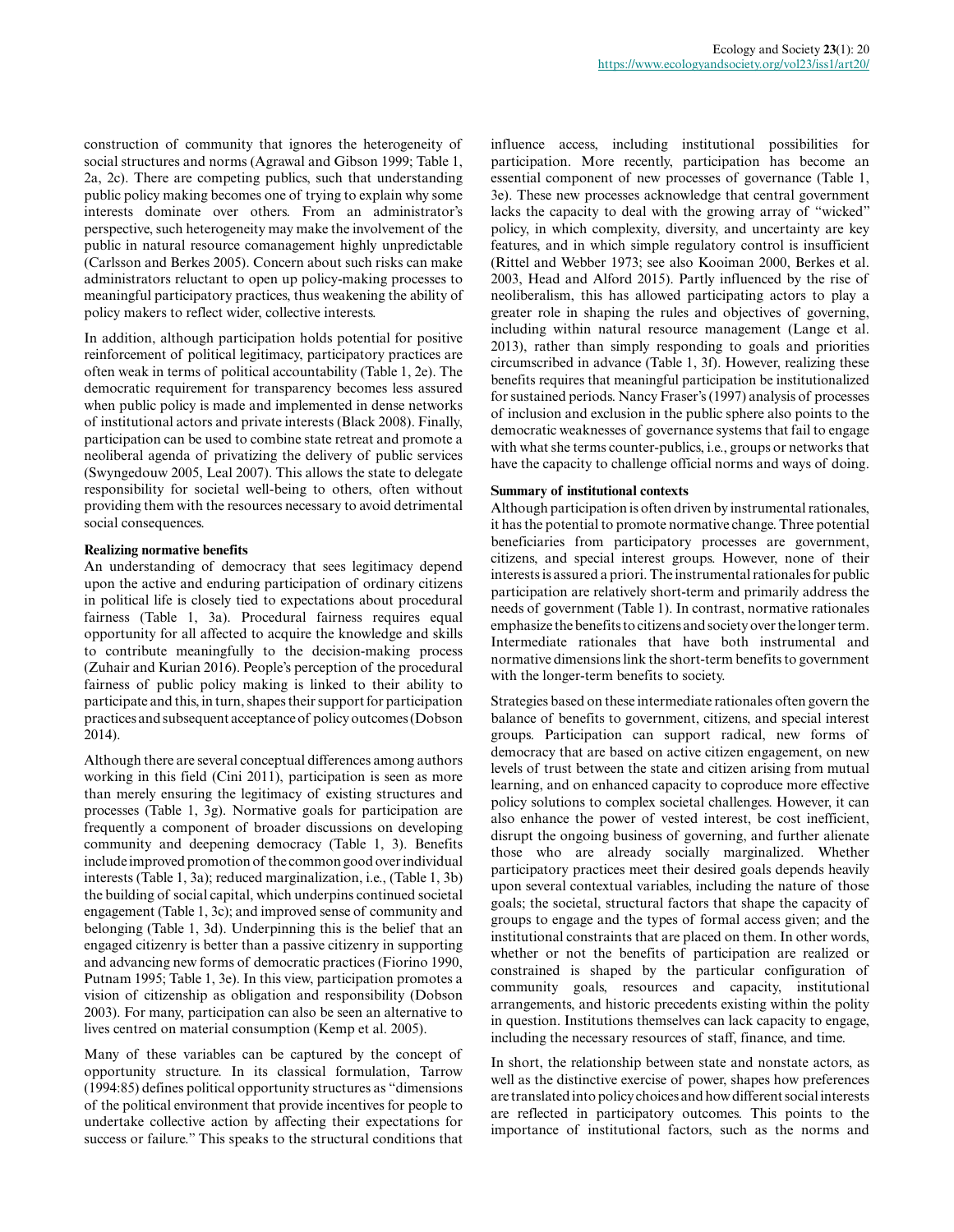procedural settings, i.e., the institutional architecture in which policy making takes place, and the system of formal and informal rules of the game (Lange et al. 2013) in shaping the patterns of interaction among actors and their outcomes. However, less attention has been given to an elaboration on the social and cultural context of participation. The general tendency in the literature is to acknowledge that social and cultural context matters, but to treat this context only in the most general of terms.

## **SOCIAL AND CULTURAL CONTEXTS OF PARTICIPATION**

Although instrumental and normative rationales for participation describe the motivations of different actors to foster participation, social and cultural contexts strongly influence the extent to which participation meets these goals. These structural factors can be seen as operating at three, albeit interrelated, levels.

- **1.** At the individual scale, social stratification, related to wealth (Agrawal and Gupta 2005), gender (Baral and Heinen 2007, Zuhair and Kurian 2016), and education (Chen et al. 2013) shape both the willingness of individuals to participate and the outcome of participatory processes. Those individuals that are members of social and political elites are generally better equipped and positioned to participate in natural resource management (Dasgupta and Beard 2007, Gurney et al. 2016).
- **2.** At the meso, community level, factors that influence the outcome of participation include the extent of resource dependence (Dalton et al. 2012), supportive local belief systems (Garnett et al. 2007, Waylen et al. 2010, Brooks et al. 2012), and the prevalence of social networks within communities. On the other hand, lack of awareness (Nadeem and Fischer 2011) and public apathy (Burby 2003) can act as barriers. Community size and heterogeneity can also affect participatory processes. Communities that have undergone rapid change, including demographic shifts, have lower community capacity (Feudenberg et al. 2011), not least because networks and social ties have been disrupted. Collective action theory predicts an inverted U-shaped relationship between population size and successful community resource management, with small populations unable to absorb the transaction costs associated with participation and large populations suffering prohibitively high barriers to entry (Brooks et al. 2012). The meso dimension of participation is often captured by the term "social capital," i.e., the bonds and norms that hold social groups together. The sense of community, including feelings of connection, support, and collective problem solving, plays a key role in shaping the capacity of a community to engage. Such capacity also depends upon community leaders and the strength of social and organizational networks (Feudenberg et al. 2011), adequate resources, including financial resources (Bisset 2000), and the presence of bridging capacities, i.e., the capacity of groups to link with others, particularly across communities (Putnam 1993). Community capacity is not given, but stems from the cumulative effect of previous actions, creating social obligation but also requiring in turn some social stability. When people are well connected in groups and networks, they are more likely to sustain stewardship and protection of their local natural resources over the longer term (see

Pretty and Smith 2004, Gutiérrez et al. 2011). In addition, participation may increase if local institutions are nested, through both vertical linkages with government institutions (Ostrom 1990) and bridging support from external NGO networks (Gurney et al. 2016). Leadership is also seen as an essential element in driving and developing participatory practices. The willingness of a leader to absorb the high transactions costs of initiating or engaging in participation and the ability to galvanize support from key community groups is critical (Ansell and Gash 2008, Emerson et al. 2012).

**3.** At the macro, state level, well-defined property rights and local tenure regimes (Padgee et al. 2006) are necessary for effective participatory practices, not least, because such rights provide the basic conditions under which people can begin to influence policy choices about their local environment. This links participation to wider, goodgovernance criteria, including the rule of law, gender equality, and accountability and transparency in the political system, core principles that have come to be seen as a critical means of promoting sustainable development practices. It also links our analysis back to issues of stratified social structures, wherein subordinated social groups lack equal access to the means of equal participation. In this way, political economy enforces participatory inequality, because in stratified societies the ideal of participatory parity is not fully realized (Fraser 1990). Thus, relations between differentially empowered publics can often take the form of contestation over public policy matters rather than the desired deliberation for consensus.

Lack of good governance reduces both the willingness and opportunities of the public to participate. Participation is grounded on the belief that groups or local community can in principle influence decisions (Tsang et al. 2009). Trust becomes important in lubricating cooperation (Pretty and Smith 2004), although the relationship is best seen as reciprocal: participation tends to enhance public trust, whereas participatory processes depend, in turn, upon that trust for success. Trust in a broad sense "refers to public belief that officials are bearing and sustaining their moral, societal and fiduciary obligations" (Wang and Wart 2007:266). It denotes the public's confidence in the integrity of public officials to be fair and uphold the public's interest, and well as public confidence in the competence of government to carry out its assigned duties. On the other hand, many participate because they do not in fact trust government and wish to have greater oversight or say in what public decision makers are doing (Wang and Wart 2007). An administrator's trust in citizens is also important (Yang 2005).

## **INSTITUTIONAL FIT OF PARTICIPATORY PRACTICES**

Given that participation can have both positive and negative outcomes, how can it be designed to maximize the likelihood of good outcomes? We discuss the fit between types of participation and opportunity structures (Kitschelt 1986) within the policy processes that influence policy making. Prescriptively, the concept of institutional fit holds that institutional arrangements should match "the defining features of the problems they address" (Young 2008:20). The attributes of a problem are used to identify the governance arrangements that might best address them (see Cox 2012).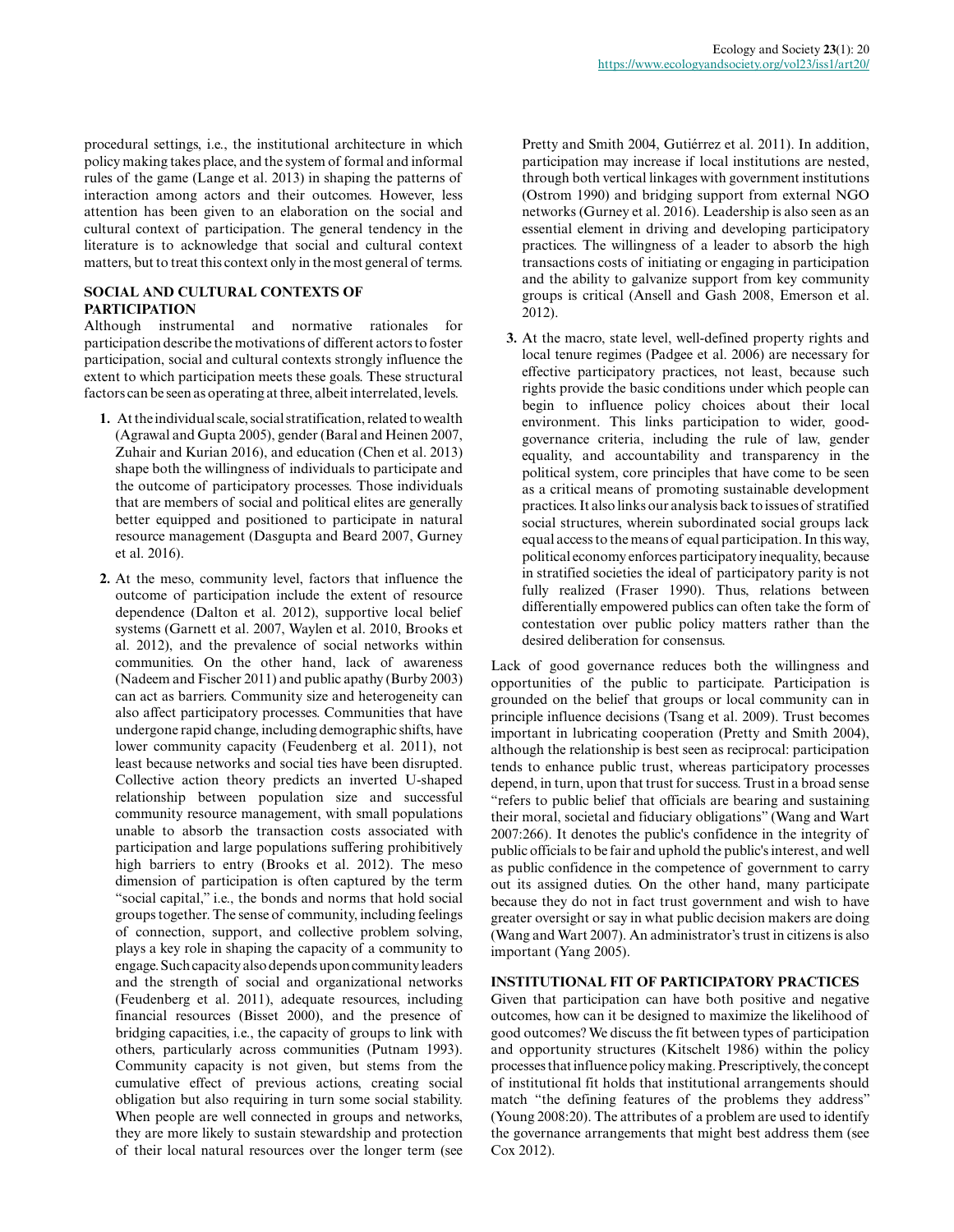| Participation Level | Benefits                                   | Pitfalls                                            |
|---------------------|--------------------------------------------|-----------------------------------------------------|
| Informing           | Conveys information to public              | Potentially biased in interpretation                |
|                     | (social learning)                          | of information and solution sets                    |
|                     |                                            | Maintains inequity and power hierarchy              |
| Consultation        | Builds support for current policies        | Builds resentment from lack of access               |
| and advising        | Efficiently acquires new information       | to decision-making process                          |
|                     | Opportunity to engage new stakeholders     | May be co-opted by special interests                |
|                     |                                            | May disadvantage marginalized groups                |
| Partnership         | Constructs shared basis for policy         | Solutions may disadvantage disengaged groups        |
|                     | Helps create community cohesion            | Could create exclusive cliques                      |
|                     | Creates buy-in of solutions/future         | May prioritize vested interests                     |
|                     | Offers solutions to local problems         | Problems and solutions may be locally inappropriate |
| Delegated           | Acts when state is not engaged (self-help) | Could promote neoliberal agenda                     |
| power               |                                            | May be nondemocratic                                |

**Table 2**. Benefits and pitfalls of different levels of public participation and their contextual dependence.

The benefits of informing, consultation, and advising are primarily instrumental; the benefits of partnership are more normative; and the benefits of delegated power can be either instrumental or normative, depending on the reasons for delegation, as described in the text.

Many typologies of public participation have been proposed, based, for example, on levels of citizen participation (Arnstein 1969, Biggs 1989, Lawrence 2006, van Zeijl-Rozema et al. 2008, O'Faircheallaigh 2010), rationale (Beierle 2002, Parkins and Mitchell 2005), institutional settings (Newig and Fritsch 2009, Sandström 2009, Turnhout et al. 2010, DeCaro and Stokes 2013), direction of communication flow (Rowe and Frewer 2000), types of problems (Turnhout et al. 2010, Hurlbert and Gupta 2015), participatory practices (Rowe and Frewer 2000, Mccool and Guthrie 2001), outcomes (Abelson and Gauvin 2006, Turnhout et al. 2010), and objectives of participation (Lynam et al. 2007, Bryson et al. 2012). These typologies overlap substantially with one another. We therefore take one of these typologies that has been widely used (Arnstein 1969) and focus on the contexts that influence the fit of particular types of participation with various institutional settings to maximize the likelihood of favorable outcomes. This provides guidance to managers, policy makers, community groups, and other social actors interested in fostering public participation to achieve particular outcomes.

Arnstein (1969) proposed eight levels of public participation that might occur. Although numerous alternative terms have been proposed for the different rungs of this ladder (see Biggs 1989; and Reed 2008 for a review), and an alternative metaphor of a "wheel of participation" suggested (Davidson 1998), the original typology proposed by Arnstein describing a continuum from passive dissemination of information to active citizen engagement remains central to discussions. Arnstein's two lowest levels of participation (manipulation and therapy) are mechanisms by which policy makers seek to "prevent" public participation, and her highest level of participation (citizen control) has no state involvement. We therefore omit these forms of nonparticipation and focus on Arnstein's five intermediate forms that represent meaningful interactions between citizens and the state, ranging from informing to delegating power to the public (Table 2). These levels of participation suggest a set of pragmatic strategies for fostering participation in response to the particular rationales and social-cultural contexts that we discussed earlier.

#### *Informing, consultation, and advising*

These are the forms most widely stipulated in legislation and are therefore the most easily achieved fit to the instrumental rationales of most agencies (Table 2). This is particularly true at national and international scales, in which public involvement in policies relating to natural resource management occurs primarily by providing information to citizens (informing) and opportunities for them to provide input (advising and consultation). At these scales, more active participation is generally prohibitively time-consuming and expensive (Stringer et al. 2006). This relatively weak (advising and consultation) role provides information that might not otherwise be considered and communicates international accords downwards (informing), in which local implementation strategies have the potential to be developed (Lambin et al. 2002, Stringer et al. 2007). However, if public administrators see participation as a mere procedural hoop, this may lead to long-term problems with agency credibility, a loss of public trust, deteriorating agency effectiveness, and in some cases, active opposition to plans (Predmore et al. 2011*b*). The biggest shortcoming of these forms is the lack of public involvement in decision making, which tends to maintain existing power structures and inequalities and breed public resentment (Innis and Booher 2004, Predmore et al. 2011*b*).

## *Partnership*

When there is some balance of power between stakeholders and policy makers, partnership is strongly advocated by proponents of deliberative democracy. More deliberative engagement draws on public knowledge to improve resource-management decisions and garner public support (Parkins and Mitchell 2005; Table 2). In turn, such engagement enables groups to contribute to problem definition and solutions and to provide information and feedback (the more conventional consultative role; van Tatenhove and Leroy 2003). For example, in Canada, the Forest Stewardship Councils provided a venue for dialogue among laypeople, research managers, and scientists to address forestry standards (Auld and Bull 2003), as witnessed also in the MacKenzie Valley Pipeline inquiry (Parkins and Mitchell 2005). However, from the perspective of the implementing agency, partnership may be laden with risk, including financial risk, demands on time and staffing, and may be seen to provide a platform for increased expectations and conflicts that undermine administrative authority (Hoover and Stern 2014*b*). Nevertheless, a dynamic relationship may build between one and the other, such that the political environment, especially the openness of its political institutions, affects the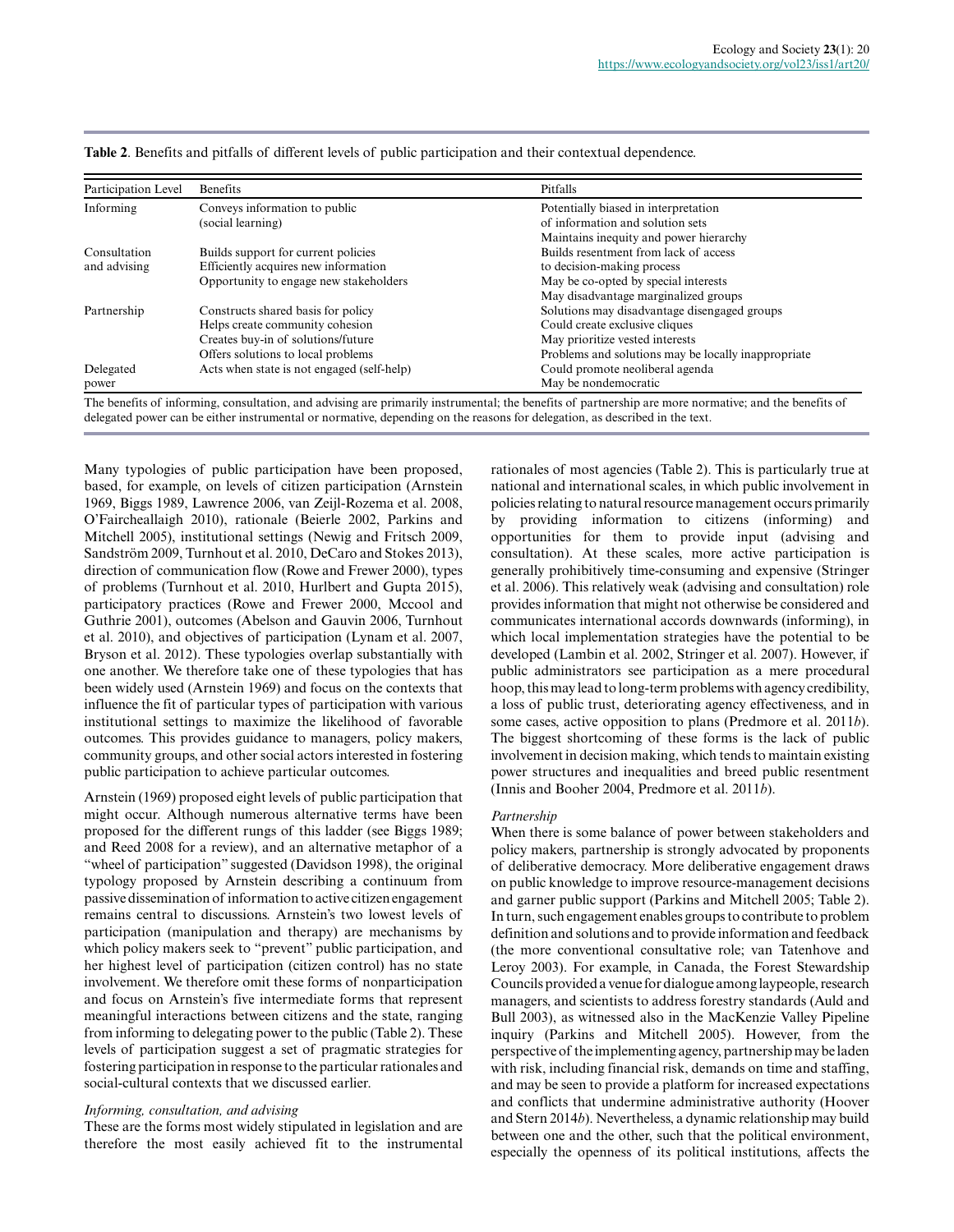emergence, strategies, and forms of social mobilization that occur; and in turn, that mobilization can feed back to shape the policy outcomes, the institutional context in which policy is made, and, over time, the political environment itself. In short, outcomes of partnerships depend on the interplay between the capacity of groups to engage fully, related in turn to issues of social inequality and power distribution, and the nature of institutional gatekeeping. Partnership can be implemented through a wealth of mechanisms, including citizen juries, public consultations, town hall meetings, internet conferencing, scenario workshops, informal roundtables, deliberative opinion polls, more formal and less open public hearings and inquiries, and consultative process restricted to a limited set of designated stakeholders. Typical products include agreed public statements, policy plans, forms of joint implementation, and public/private partnership arrangements for policy delivery, often at the project level. The contexts in which specific platforms, tools, and products are most effective are beyond our scope. Nonetheless, different levels of participatory engagement are likely to be appropriate in different situations, depending, for example, on the objectives of the policy and the circumstances (Davidson 1998, Richards et al. 2004).

## *Delegated power*

Delegated power, in which citizens exert primary control over policy formation and implementation, occurs within relatively restricted domains of democratic societies, for example, through delegation of technical decisions by school governance to a school board. Delegation functions most effectively when legally mandated (for example, delegation of certain powers from the federal government to states or provinces) or when power holders trust those to whom they have delegated power. Sometimes delegation occurs through abdication of government responsibility (such as in the privatization of health care). This abdication of responsibility can lead to severe problems of coordination and control and thus risks of policy paralysis (O'Faircheallaigh 2010), as in current climate negotiations. However, participation at this level holds the potential for deliberative processes that bring together different forms of knowledge (expert systems, local knowledge, and everyday life perspectives) that can help natural resource management by generating new perspectives on the interrelationship between nature and society (Vasstrøm 2014). This provides opportunities for fresh management strategies.

In summary, analysis of institutional fit can identify participation strategies that are most likely to address particular rationales and their social and cultural contexts. This clarifies how the particular configuration of institutional arrangements and community capacity shape whether the benefits of participation are to be realized or constrained in practice. It details how key variables, namely: (1) the nature of the problem at hand and the geographic scale at which it is addressed; (2) institutional factors related to organizational culture, such as degrees of openness, attitude to risk, and historic precedents, alongside existing statutory obligations; and (3) the strength of organized interests, seen in the context of societal equality gaps, all serve to shape whether participatory processes deliver on their potentials.

## **CONCLUSION AND IMPLICATIONS**

The literature explores context in only the most general of ways. We develop the notion of context around three key dimensions, detailing instrumental and normative rationales, social and cultural determinants, and institutional fit. Through a detailed elaboration of the concept, we contribute to a deeper understanding of the ways in which context shapes participatory practices and outcomes. We conclude that public participation is inherently neither good nor bad but provides a mix of benefits and pitfalls, whose balance depends strongly on goals (rationales) and institutional and social contexts. Identification of specific factors that are important within each of these contextual dimensions provides a basis for identifying plausible goals (instrumental to normative), institutional or social structural elements (such as agency culture or social stratification) that are likely to influence the feasibility of achieving goals, and appropriate types of participation (from informing to delegation) that meet these goals within particular social contexts. Armed with this understanding, strategies can be developed to frame dialogues about how to foster effective public participation.

Although community capacity building is a well-known strategy for ensuring that natural resource management strategies address local needs, our contribution lies in drawing upon an array of factors simultaneously to facilitate a more holistic understanding of the factors that shape participatory outcomes. The contextual dependence of public participation is key to understanding the role of civil society in social-ecological systems. In the absence of public participation, government creates top-down policies to implement administrative goals. Active and effective public participation creates feedbacks from civil society back to policy steering by government. Rationales, social-cultural factors, and institutional fit are categories of contextual contingencies that influence whether these feedbacks are effective.

Seeing participation as driven by mixed goals of instrumentality and normativity provides a useful starting point for understanding participatory practices. However, participation, rather than being construed as driven by dichotomous rationales, is best seen as a process of interacting goal formation. Understanding participation in this dynamic way also turns attention to another dynamic, i.e., the ways in which the benefits and pitfalls of participation play out in institutional settings. Using a policy-analysis lens, we see how these settings, including legislative and regulatory requirements, institutional values and norms, and perceptions of risk, shape gatekeeping actions by administrative agencies and their actors. Societal demands have also influenced the emergence of new and often innovative institutional arrangements, which have, in turn, deep political significance. However, structural determinants from within society, including social inequities, continue to constrain participatory processes. In short, whether participation realizes its benefits or succumbs to its pitfalls is shaped by the dynamic interactions between participatory rationales, institutional factors, and power distribution within society.

## *Responses to this article can be read online at:* [http://www.ecologyandsociety.org/issues/responses.](http://www.ecologyandsociety.org/issues/responses.php/9868) [php/9868](http://www.ecologyandsociety.org/issues/responses.php/9868)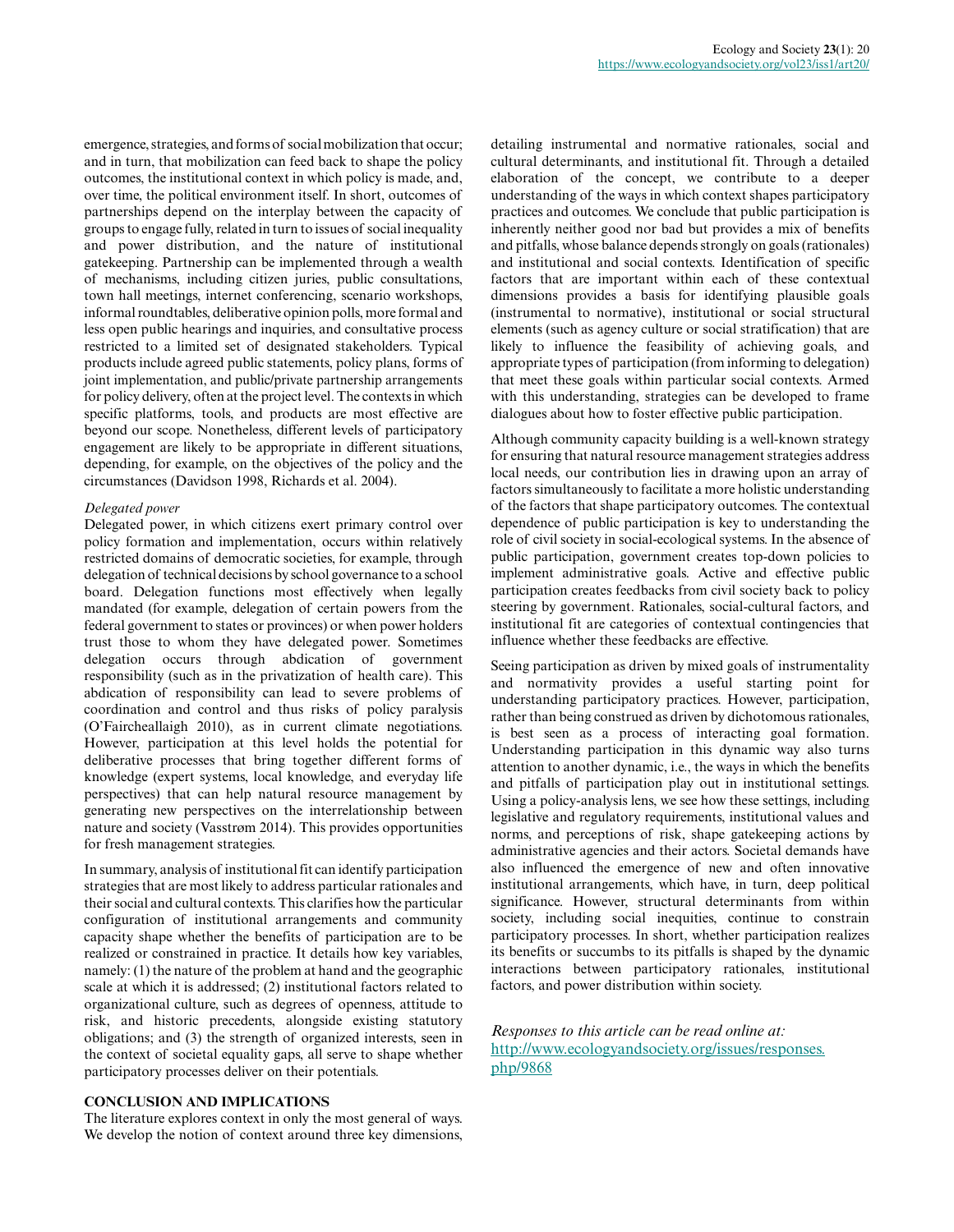#### **Acknowledgments:**

*This research was funded by the Swedish Research Council for Environment, Agricultural Sciences and Spatial Planning, Formas, Umea University, and the Swedish University of Agricultural Science, for the project "Ecosystem restoration in policy and practice: restore, develop, adapt" (RESTORE), Grant number 2009-450 http://www.restore-project.org.*

#### **LITERATURE CITED**

Abelson, J., and F. P. Gauvin. 2006. *Assessing the impacts of public participation: concepts, evidence, and policy implications*. Canadian Policy Research Networks, Ottawa, Ontario, Canada. [online] URL: [http://www.ipea.gov.br/participacao/images/pdfs/](http://www.ipea.gov.br/participacao/images/pdfs/abelson%20and%20gauvin_assessing%20pp%20impacts_2006.pdf) [abelson%20and%20gauvin\\_assessing%20pp%20impacts\\_2006.pdf](http://www.ipea.gov.br/participacao/images/pdfs/abelson%20and%20gauvin_assessing%20pp%20impacts_2006.pdf)

Agrawal, A., and C. C. Gibson. 1999. Enchantment and disenchantment: the role of community in natural resource conservation. *World Development* 27(4):629-649. [http://dx.doi.](http://dx.doi.org/10.1016%2FS0305-750X%2898%2900161-2) [org/10.1016/S0305-750X\(98\)00161-2](http://dx.doi.org/10.1016%2FS0305-750X%2898%2900161-2) 

Agrawal, A., and K. Gupta. 2005. Decentralisation and participation: the governance of common pool resources in Nepal's Terai. *World Development* 33:1101-1114. [http://dx.doi.](http://dx.doi.org/10.1016%2Fj.worlddev.2005.04.009) [org/10.1016/j.worlddev.2005.04.009](http://dx.doi.org/10.1016%2Fj.worlddev.2005.04.009)

Ansell, C., and A. Gash. 2008. Collaborative governance in theory and practice. *Journal of Public Administration Research and Theory* 18:543-571. [http://dx.doi.org/10.1093/jopart/mum032](http://dx.doi.org/10.1093%2Fjopart%2Fmum032)

Arnstein, S. R. 1969. A ladder of citizen participation. *Journal of the American Institute of Planners* 35:216-224. [http://dx.doi.](http://dx.doi.org/10.1080%2F01944366908977225) [org/10.1080/01944366908977225](http://dx.doi.org/10.1080%2F01944366908977225) 

Auld, G., and G. Q. Bull. 2003. The institutional design of forest certification standards initiatives and its influence on the role of science: the case of forest genetic resources. *Journal of Environmental Management* 69:47-62. [http://dx.doi.org/10.1016/](http://dx.doi.org/10.1016%2FS0301-4797%2803%2900118-X) [S0301-4797\(03\)00118-X](http://dx.doi.org/10.1016%2FS0301-4797%2803%2900118-X)

Baker, S., and K. Eckerberg, editors. 2008. *In pursuit of sustainable development: new governance practices at the sub-national level in Europe*. Routledge, New York, New York, USA.

Baral, N., and J. Heinen. 2007. Decentralisation and peoples's participation in conservation: a comparative study of Western Terai of Nepal. *Sustainable Development and World Ecology* 14:520-531. [http://dx.doi.org/10.1080/13504500709469751](http://dx.doi.org/10.1080%2F13504500709469751) 

Beierle, T. C. 2002. The quality of stakeholder-based decisions. *Risk Analysis* 22:739-749. [http://dx.doi.org/10.1111/0272-4332.00065](http://dx.doi.org/10.1111%2F0272-4332.00065) 

Berkes, F., J. Colding, and C. Folke, editors. 2003. *Navigating social-ecological systems: building resilience for complexity and change*. Cambridge University Press, Cambridge, UK. [http://dx.](http://dx.doi.org/10.1017%2FCBO9780511541957) [doi.org/10.1017/CBO9780511541957](http://dx.doi.org/10.1017%2FCBO9780511541957) 

Biggs, S. D. 1989. *Resource-poor farmer participation in research: a synthesis of experiences from national agricultural research systems*, OFCOR, comparative Study No. 3. International Service for National Agricultural Research, The Hague, The Netherlands.

Bisset R. 2000. Methods of consultation and public participation. Pages 150-160 *in* N. Lee, and C. George, Editors. *Environmental* *assessment in developing and transitional countries: principles, methods, and practice*. Wiley, New York, New York, USA.

Black, J. 2008. Constructing and contesting legitimacy and accountability in polycentric regulatory regimes. *Regulation and Governance* 2:137-164. [http://dx.doi.org/10.1111/j.1748-5991.2008.00034.](http://dx.doi.org/10.1111%2Fj.1748-5991.2008.00034.x) [x](http://dx.doi.org/10.1111%2Fj.1748-5991.2008.00034.x) 

Brooks, J. S., K. A. Waylen, and M. Borgerhoff Mulder. 2012. How national context, project design, and local community character influence success in community-based conservation projects. *Proceedings National Academy of Sciences* 109 (52):21265-21270. [http://dx.doi.org/10.1073/pnas.1207141110](http://dx.doi.org/10.1073%2Fpnas.1207141110)

Bryson, J. M., K. S. Quick, C. S. Slotterback, and B. C. Crosby. 2012. Designing public participation processes: theory to practice. *Public Administration Review* 73:23-34. [http://dx.doi.org/10.1111/](http://dx.doi.org/10.1111%2Fj.1540-6210.2012.02678.x) [j.1540-6210.2012.02678.x](http://dx.doi.org/10.1111%2Fj.1540-6210.2012.02678.x)

Bulkeley, H., and A. P. J. Mol. 2003. Participation and environmental governance: consensus, ambivalence and debate. *Environmental Values* 12:143-154. [http://dx.doi.org/10.3197/096](http://dx.doi.org/10.3197%2F096327103129341261) [327103129341261](http://dx.doi.org/10.3197%2F096327103129341261)

Burby, R. J. 2003. Making plans that matter: citizen involvement and government action. *Journal of the American Planning Association* 69(1):33-49. [http://dx.doi.org/10.1080/01944360308976292](http://dx.doi.org/10.1080%2F01944360308976292) 

Burgess, J., C. M. Harrison, and P. Filius. 1998. Environmental communication and the cultural politics of environmental citizenship. *Environment and Planning A.* 30(8):1445-1460. [http://](http://dx.doi.org/10.1068%2Fa301445) [dx.doi.org/10.1068/a301445](http://dx.doi.org/10.1068%2Fa301445)

Carlsson, L., and F. Berkes. 2005. Co-management; concepts and methodological implications. *Journal of Environmental Management* 75:65-76. [http://dx.doi.org/10.1016/j.jenvman.2004.11.008](http://dx.doi.org/10.1016%2Fj.jenvman.2004.11.008) 

Cash, D. W., W. C. Clark, F. Alcock, N. M. Dickson, N. Eckley, D. H. Guston, J. Jäger, and R. B. Mitchell. 2003. Knowledge systems for sustainable development. *Proceedings of the National Academy of Sciences* 100:8086-8091. [http://dx.doi.org/10.1073/](http://dx.doi.org/10.1073%2Fpnas.1231332100) [pnas.1231332100](http://dx.doi.org/10.1073%2Fpnas.1231332100) 

Chen, H., T. Zhu, M. Krott, and D. Maddox. 2013. Community forestry management and livelihood development in northwest China: integration of governance, project design, and community participation. *Regional Environmental Change* 13(1):67-75. [http://](http://dx.doi.org/10.1007%2Fs10113-012-0316-3) [dx.doi.org/10.1007/s10113-012-0316-3](http://dx.doi.org/10.1007%2Fs10113-012-0316-3) 

Cini, L. 2011. *Between participation and deliberation: toward a new standard for assessing democracy?* Pavia Graduate Conference in Political Philosophy, Pavia, Italy. [online] URL: [https://www.](https://www.academia.edu/1369778/Deliberative_and_Participatory_Democracy_Towards_a_New_Model_of_Radical_Democracy) [academia.edu/1369778/Deliberative\\_and\\_Participatory\\_Democ](https://www.academia.edu/1369778/Deliberative_and_Participatory_Democracy_Towards_a_New_Model_of_Radical_Democracy)racy\_Towards\_a\_New\_Model\_of\_Radical\_Democracy

Cinner, J. E., T. R. McClanahan, M. A. MacNeil, N. A. J. Graham, T. M. Daw, A. Mukminin, D. A. Feary, A. L. Rabearisoa, A. Wamukota, N. Jiddawi, S. J. Campbell, A. H. Baird, F. A. Januchowski-Hartley, S. Hamed, R. Lahari , T. Morove, and J. Kuange. 2012. Comanagement of coral reef social-ecological systems. *Proceedings National Academy of Sciences* 109 (14):5219-5222. [http://dx.doi.org/10.1073/pnas.1121215109](http://dx.doi.org/10.1073%2Fpnas.1121215109)

Connaughton, B., B. Quinn, and N. Rees. 2008. Rhetoric or reality: responding to the challenge of sustainable development and new governance patterns in Ireland. Pages 145-168 *in* S. Baker and K. Eckerberg, editors. *Pursuit of sustainable development: new*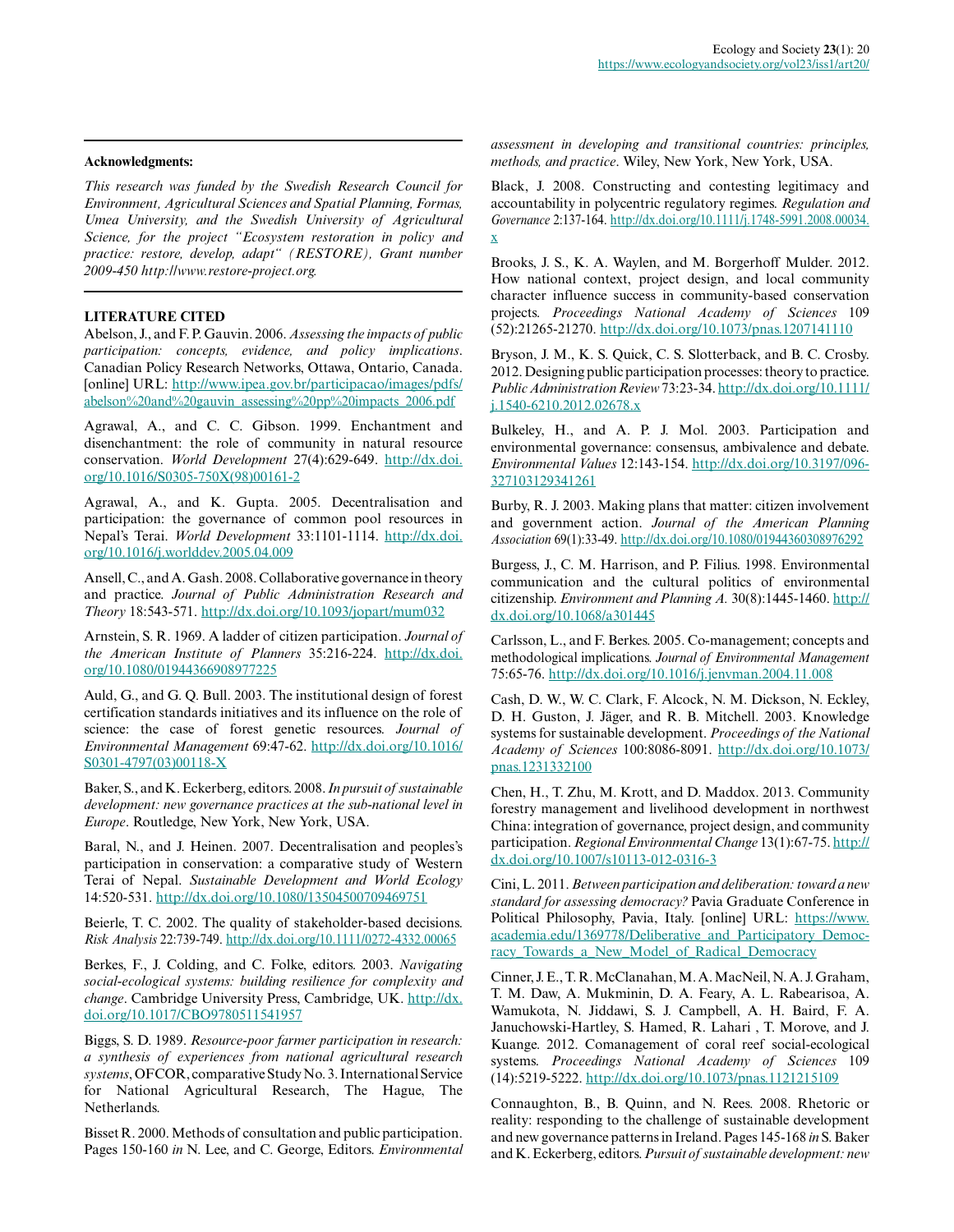*governance practices at the sub-national Level in Europe*. Routledge, New York, New York, USA.

Cooke, B., and U. Kothari. 2001. *The case for participation as tyranny*. Zed, London, UK.

Cox, M. 2012. Diagnosing institutional fit: a formal perspective. *Ecology and Society* 17(4):54. [http://dx.doi.org/10.5751/](http://dx.doi.org/10.5751%2FES-05173-170454) [ES-05173-170454](http://dx.doi.org/10.5751%2FES-05173-170454)

Dalton, T., G. Forrester, and R. Pollnac. 2012. Participation, process quality, and performance of marine protected areas in the wider Caribbean. *Environmental Management* 49(6):1224-1237. [http://dx.doi.org/10.1007/s00267-012-9855-0](http://dx.doi.org/10.1007%2Fs00267-012-9855-0)

Dasgupta, A., and V. A. Beard. 2007. Community driven development, collective action and elite capture in Indonesia. *Development and Change*. 38(2):229-249. [http://dx.doi.org/10.1111/](http://dx.doi.org/10.1111%2Fj.1467-7660.2007.00410.x) [j.1467-7660.2007.00410.x](http://dx.doi.org/10.1111%2Fj.1467-7660.2007.00410.x)

Davidson, S. 1998. Spinning the wheel of empowerment. *Planning* 3:14-15.

DeCaro, D. A., and M. K. Stokes. 2013. Public participation and institutional fit: a-social-psychological perspective. *Ecology and Society* 18(4):40. [http://dx.doi.org/10.5751/ES-05837-180440](http://dx.doi.org/10.5751%2FES-05837-180440)

della Porta, D., and M. Diani. 2006. *Social movements: an introduction*. Second edition. Blackwell, Oxford. UK.

Delli Carpini, M., F. M. Cook, and L. R. Jacobs. 2004. Public deliberation, discursive participation, and citizen engagement: a review of the empirical literature. *Annual Review Political Science* 7:315-344. [http://dx.doi.org/10.1146/annurev.polisci.7.121003.091630](http://dx.doi.org/10.1146%2Fannurev.polisci.7.121003.091630) 

Dietz, T., and P. C. Stern, editors. 2008. *Public participation in environmental assessment and decision making*. National Academies Press, Washington, D.C., USA. [https://doi.](https://doi.org/10.17226/12434) [org/10.17226/12434](https://doi.org/10.17226/12434)

Dobson, A. 2003. *Citizenship and the environment*. Oxford University Press, Oxford, UK. [http://dx.doi.org/10.1093/019925](http://dx.doi.org/10.1093%2F0199258449.001.0001) [8449.001.0001](http://dx.doi.org/10.1093%2F0199258449.001.0001)

Dobson, A. 2014. *Listening for democracy: recognition, representation, reconciliation*. Oxford University Press, Oxford, UK. [http://dx.doi.org/10.1093/acprof:oso/9780199682447.001.0001](http://dx.doi.org/10.1093%2Facprof%3Aoso%2F9780199682447.001.0001) 

Dryzek, J. S. 1990. *Discursive democracy: politics, policy, and political science*. Cambridge University Press, Cambridge, UK.

Emerson, K., T. Nabatchi, and S. Balogh. 2012. An integrative framework for collaborative governance. *Journal of Public Administration Research and Theory* 22(1):1-29. [http://dx.doi.](http://dx.doi.org/10.1093%2Fjopart%2Fmur011) [org/10.1093/jopart/mur011](http://dx.doi.org/10.1093%2Fjopart%2Fmur011)

Feudenberg, N., M. Pastor, and B. Israel. 2011. Strengthening community capacity to participate in making decisions to reduce disproportionate environmental exposures. *American Journal of Public Health* 101:123-130. [http://dx.doi.org/10.2105/AJPH.2011.300265](http://dx.doi.org/10.2105%2FAJPH.2011.300265)

Fiorino, D. J. 1990. Citizen participation and environmental risk: a survey of institutional mechanisms. *Science, Technology, and Human Values* 15(2):226-243. [http://dx.doi.org/10.1177/0162243](http://dx.doi.org/10.1177%2F016224399001500204) [99001500204](http://dx.doi.org/10.1177%2F016224399001500204) 

Fischer, F. 2003. *Reframing public policy: discursive politics and deliberative practices*. Oxford University Press, Oxford, UK. [http://dx.doi.org/10.1093/019924264X.001.0001](http://dx.doi.org/10.1093%2F019924264X.001.0001)

Fraser, N. 1990. Rethinking the public sphere: a contribution to the critique of actually existing democracy. *Social Text* 25/26:56-80. [http://dx.doi.org/10.2307/466240](http://dx.doi.org/10.2307%2F466240) 

Fraser, N. 1997. *Justice interruptus: critical reflections on the "postsocialist" condition*. Routledge, London, UK.

Garnett, S. T., J. Sayer, and J. T. du Toit. 2007. Improving the effectiveness of interventions to balance conservation and development: a conceptual framework. *Ecology and Society* 12 (1):2. [http://dx.doi.org/10.5751/ES-01963-120102](http://dx.doi.org/10.5751%2FES-01963-120102) 

Gouldson, A., and J. Bebbington. 2007. Corporations and the governance of environmental risk. *Environment and Planning C: Government and Policy* 25:4-20. [http://dx.doi.org/10.1068/c0614j](http://dx.doi.org/10.1068%2Fc0614j) 

Grimble, R., and K. Wellard. 1997. Stakeholder methodologies in natural resource management: a review of principles, contexts, experiences and opportunities. *Agricultural Systems* 55 (2):173-193. [http://dx.doi.org/10.1016/S0308-521X\(97\)00006-1](http://dx.doi.org/10.1016%2FS0308-521X%2897%2900006-1)

Guarneros-Meza, V., and M. Geddes. 2010. Local governance and participation under neoliberalism: comparative perspectives. *International Journal of Urban and Regional Research* 34 (1):115-129. [http://dx.doi.org/10.1111/j.1468-2427.2010.00952.x](http://dx.doi.org/10.1111%2Fj.1468-2427.2010.00952.x)

Gurney, G. G., J. E. Cinner, J. Sartin, R. L. Pressey, N. C. Ban, N. A. Marshall, and D. Prabuning. 2016. Participation in devolved commons management: multiscale socioeconomic factors related to individual's participation in community-based management of marine protected areas in Indonesia. *Environmental Science and Policy* 6:212-220. [http://dx.doi.org/10.1016/j.envsci.2016.04.015](http://dx.doi.org/10.1016%2Fj.envsci.2016.04.015)

Gutiérrez, N. L, R. Hilborn, and O. Defeo. 2011. Leadership, social capital and incentives promote successful fisheries. *Nature* 470(7334):386-389. [http://dx.doi.org/10.1038/nature09689](http://dx.doi.org/10.1038%2Fnature09689) 

Head, B. W., and J. Alford. 2015. Wicked problems: implications for public policy and management. *Administration and Society* 47 (6):711-739. [http://dx.doi.org/10.1177/0095399713481601](http://dx.doi.org/10.1177%2F0095399713481601) 

Hoover, K., and M. J. Stern. 2014*a*. Constraints to public influence in US Forest Service NEPA processes. *Journal of Environmental Planning and Management* 57:173-189. [http://dx.](http://dx.doi.org/10.1080%2F09640568.2013.849232) [doi.org/10.1080/09640568.2013.849232](http://dx.doi.org/10.1080%2F09640568.2013.849232) 

Hoover, K., and M. J. Stern. 2014*b*. Team leaders' perception of public influence in the US Forest Service: exploring the difference between doing and using public involvement. *Journal of Environmental Planning and Management* 57(2):157-172. [http://](http://dx.doi.org/10.1080%2F09640568.2012.756807) [dx.doi.org/10.1080/09640568.2012.756807](http://dx.doi.org/10.1080%2F09640568.2012.756807) 

Hurlbert, M., and J. Gupta. 2015. The split ladder of participation: a diagnostic, strategic, and evaluation tool to assess when participation is necessary. *Environmental Science and Policy* 30(50):100-113. [http://dx.doi.org/10.1016/j.envsci.2015.01.011](http://dx.doi.org/10.1016%2Fj.envsci.2015.01.011)

Innes, J. E., and D. E. Booher. 2004. Reframing public participation: strategies for the 21st century. *Planning Theory and Practice* 5:419-436. [http://dx.doi.org/10.1080/1464935042000293170](http://dx.doi.org/10.1080%2F1464935042000293170) 

Irvin, R. A., and J. Stansbury. 2004. Citizen participation in decision making: is it worth the effort? *Public Administration Review* 64:55-65. [http://dx.doi.org/10.1111/j.1540-6210.2004.00346.](http://dx.doi.org/10.1111%2Fj.1540-6210.2004.00346.x) [x](http://dx.doi.org/10.1111%2Fj.1540-6210.2004.00346.x) 

Kemp, R., S. Parto, and R. B. Gibson. 2005. Governance for sustainable development: moving from theory to practice.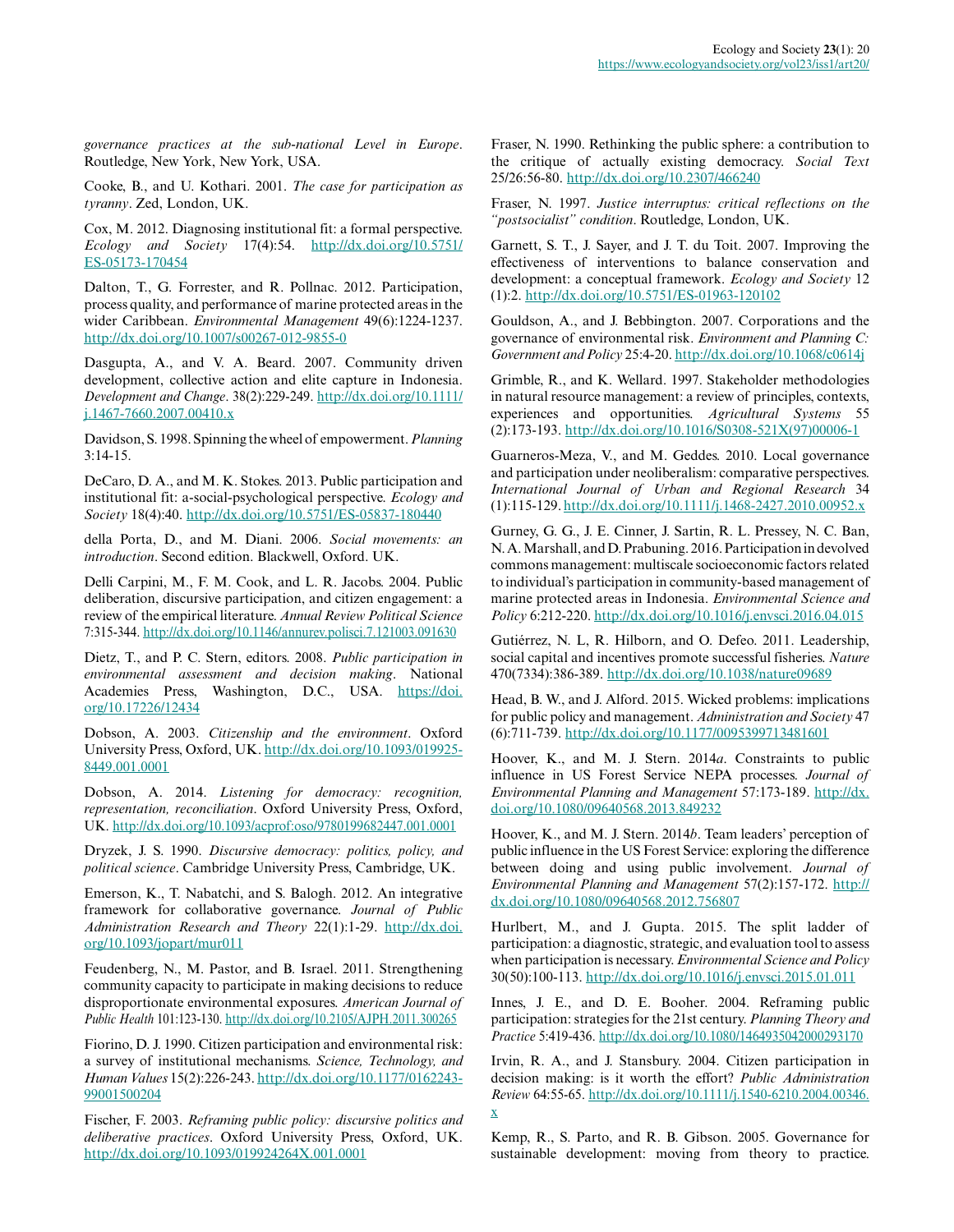*International Journal of Sustainable Development* 8:13-30. [http://](http://dx.doi.org/10.1504%2FIJSD.2005.007372) [dx.doi.org/10.1504/IJSD.2005.007372](http://dx.doi.org/10.1504%2FIJSD.2005.007372)

Kenney, S. 2011. Towards unsettling community development. *Community Development Journal* 46:i7-i19. [http://dx.doi.](http://dx.doi.org/10.1093%2Fcdj%2Fbsq050) [org/10.1093/cdj/bsq050](http://dx.doi.org/10.1093%2Fcdj%2Fbsq050) 

Kitschelt, H. P. 1986. Political opportunity structures and political protest: anti-nuclear movements in four democracies. *British Journal of Political Science* 16:57-85. [http://dx.doi.](http://dx.doi.org/10.1017%2FS000712340000380X) [org/10.1017/S000712340000380X](http://dx.doi.org/10.1017%2FS000712340000380X) 

Kooiman, J. 2000. Societal governance: levels, modes, and orders of social-political interaction. Pages 138-166 *in* J. Pierre, editor. *Debating governance: authority, steering, and democracy*. Oxford University Press, Oxford, UK.

Lambin, E. F., P. S. Chasek, T. E. Downing, C. Kerven, A. Kleidon, R. Leemans, M. Ludeke, S. D. Prince, and Y. Xue. 2002. The interplay between international and local processes affecting desertification. Pages 387-401 *in* J. F. Reynolds and D. M. Stafford-Smith, editors. *Global desertification: do humans cause deserts*? Dahlem University Press, Berlin, Germany.

Lange, P., P. P. J. Driessen, A. Sauer, B. Bornemann, and P. Burger. 2013. Governing towards sustainability-conceptualising models of governance. *Journal of Environmental Policy and Planning* 15 (3):403-425. [http://dx.doi.org/10.1080/1523908X.2013.769414](http://dx.doi.org/10.1080%2F1523908X.2013.769414)

Laurian, L., M. Walker, and J. Crawford. 2017. Implementing environmental sustainability in local government: the impacts of framing, agency culture, and structure in US cities and counties. *International Journal of Public Administration* 40(3):270-283. [http://dx.doi.org/10.1080/01900692.2015.1107738](http://dx.doi.org/10.1080%2F01900692.2015.1107738) 

Lawrence, A. 2006. 'No personal motive?' Volunteers, biodiversity, and the false dichotomies of participation. *Ethics, Place and Environment* 9:279-298. [http://dx.doi.org/10.1080/136](http://dx.doi.org/10.1080%2F13668790600893319) [68790600893319](http://dx.doi.org/10.1080%2F13668790600893319)

Leal, P. A. 2007. Participation: the ascendancy of a buzzword in the neo-liberal era. *Development in Practice* 17(4-5):539-548.

Lynam, T., W. De Jong, D. Sheil, T. Kusumanto, and K. Evans. 2007. A review of tools for incorporating community knowledge, preferences, and values into decision making in natural resources management. *Ecology and Society* 12(1):5. [http://dx.doi.](http://dx.doi.org/10.5751%2FES-01987-120105) [org/10.5751/ES-01987-120105](http://dx.doi.org/10.5751%2FES-01987-120105) 

Lynham, J., B. S. Halpern, T. Blenckner, T. Essington, J. Estes, M. Hunsicker, C. Kappel, A. K. Salomon, C. Scarborough, K. A. Selkoe, and A. Stier. 2017. Costly stakeholder participation creates inertia in marine ecosystems. *Marine Policy* 76:122-129. [http://dx.doi.org/10.1016/j.marpol.2016.11.011](http://dx.doi.org/10.1016%2Fj.marpol.2016.11.011) 

March, J. G., and J. P. Olsen. 2006. Elaborating the "new institutionalism." Pages 3-20 *in* S. A. Binder, R. A. W. Rhodes, and B. A. Rockman, editors. *The Oxford handbook of political institutions*. Oxford University Press, Oxford, UK.

Mccool, S. F., and K. Guthrie. 2001. Mapping the dimensions of successful public participation in messy natural resources management situations. *Society and Natural Resources* 14 (4):309-323. [http://dx.doi.org/10.1080/713847694](http://dx.doi.org/10.1080%2F713847694)

Meier, K. J., and L. J. O'Toole, Jr. 2006. Political control versus bureaucratic values: reframing the debate. *Public Administration Review* 66(2):177-192. [http://dx.doi.org/10.1111/j.1540-6210.2006.00571.](http://dx.doi.org/10.1111%2Fj.1540-6210.2006.00571.x) [x](http://dx.doi.org/10.1111%2Fj.1540-6210.2006.00571.x) 

Nadeem, O., and T. B. Fischer. 2011. An evaluation framework for effective public participation in EIA in Pakistan. *Environmental Impact Assessment Review* 31:36-47. [http://dx.doi.](http://dx.doi.org/10.1016%2Fj.eiar.2010.01.003) [org/10.1016/j.eiar.2010.01.003](http://dx.doi.org/10.1016%2Fj.eiar.2010.01.003) 

Newig, J., and O. Fritsch. 2009. Environmental governance: participatory, multi-level - and effective? *Environmental Policy and Governance* 19(3):197-214. [http://dx.doi.org/10.1002/eet.509](http://dx.doi.org/10.1002%2Feet.509)

Newman, J., M. Barnes, H. Sullivan, and A. Knops. 2004. Public participation and collaborative governance. *Journal of Social Policy* 33(2):203-223. [http://dx.doi.org/10.1017/S0047279403007499](http://dx.doi.org/10.1017%2FS0047279403007499) 

O'Faircheallaigh, C. 2010 Public participation and environmental impact assessment: purposes, implications, and lessons for public policy making. *Environmental Impact Assessment Review* 30 (1):19-27. [http://dx.doi.org/10.1016/j.eiar.2009.05.001](http://dx.doi.org/10.1016%2Fj.eiar.2009.05.001)

Ostrom, E. 1990. *Governing the commons*. Cambridge University Press, Cambridge, UK.

Padgee, A., Y.-S. Kim, and P. J. Daugherty. 2006. What makes community forestry management successful: a meta-study from community forests throughout the world. *Society and Natural Resources* 19(1):33-52. [http://dx.doi.org/10.1080/08941920500323260](http://dx.doi.org/10.1080%2F08941920500323260) 

Parkins, J. R., and R. E. Mitchell. 2005. Public participation as public debate: a deliberative turn in natural resource management. *Society and Natural Resources* 18:529-540. [http://](http://dx.doi.org/10.1080%2F08941920590947977) [dx.doi.org/10.1080/08941920590947977](http://dx.doi.org/10.1080%2F08941920590947977)

Pohjola, M. V., and J. T. Tuomisto. 2011. Openness in participation, assessment, and policy making upon issues of environment and environmental health: a review of literature and recent project results. *Environmental Health* 10:58. [http://dx.doi.](http://dx.doi.org/10.1186%2F1476-069X-10-58) [org/10.1186/1476-069X-10-58](http://dx.doi.org/10.1186%2F1476-069X-10-58) 

Predmore, S. A., M. J. Stern, and M. J. Mortimer. 2011*a*. Constructing the public; the 'substantive sieve' and personal norms in US Forest Service Planning. *Journal of Environmental* Planning and Management 54(3):403-419. [http://dx.doi.](http://dx.doi.org/10.1080%2F09640568.2010.507981) [org/10.1080/09640568.2010.507981](http://dx.doi.org/10.1080%2F09640568.2010.507981)

Predmore, S. A., M. J. Stern, M. J. Mortimer, and D. N. Seesholtz. 2011*b*. Perceptions of legally mandated public involvement processes in the U. S. Forest Service. *Society and Natural Resources* 24(12):1286-1303. [http://dx.doi.org/10.1080/08941920.2011.559617](http://dx.doi.org/10.1080%2F08941920.2011.559617) 

Pretty, J., and D. Smith. 2004. Social capital in biodiversity conservation and management. *Conservation Biology* 18 (3):631-638. [http://dx.doi.org/10.1111/j.1523-1739.2004.00126.x](http://dx.doi.org/10.1111%2Fj.1523-1739.2004.00126.x)

Putnam, R. D. 1993. *Making democracy work*. Princeton University Press, Princeton, New Jersey, USA.

Putnam, R. D. 1995. Bowling alone: America's declining social capital. *Journal of Democracy* 6:65-78. [http://dx.doi.org/10.1353/](http://dx.doi.org/10.1353%2Fjod.1995.0002) [jod.1995.0002](http://dx.doi.org/10.1353%2Fjod.1995.0002)

Raik, D. B., A. L. Wilson, and D. J. Decker. 2008. Power in natural resources management: an application of theory. *Society and*